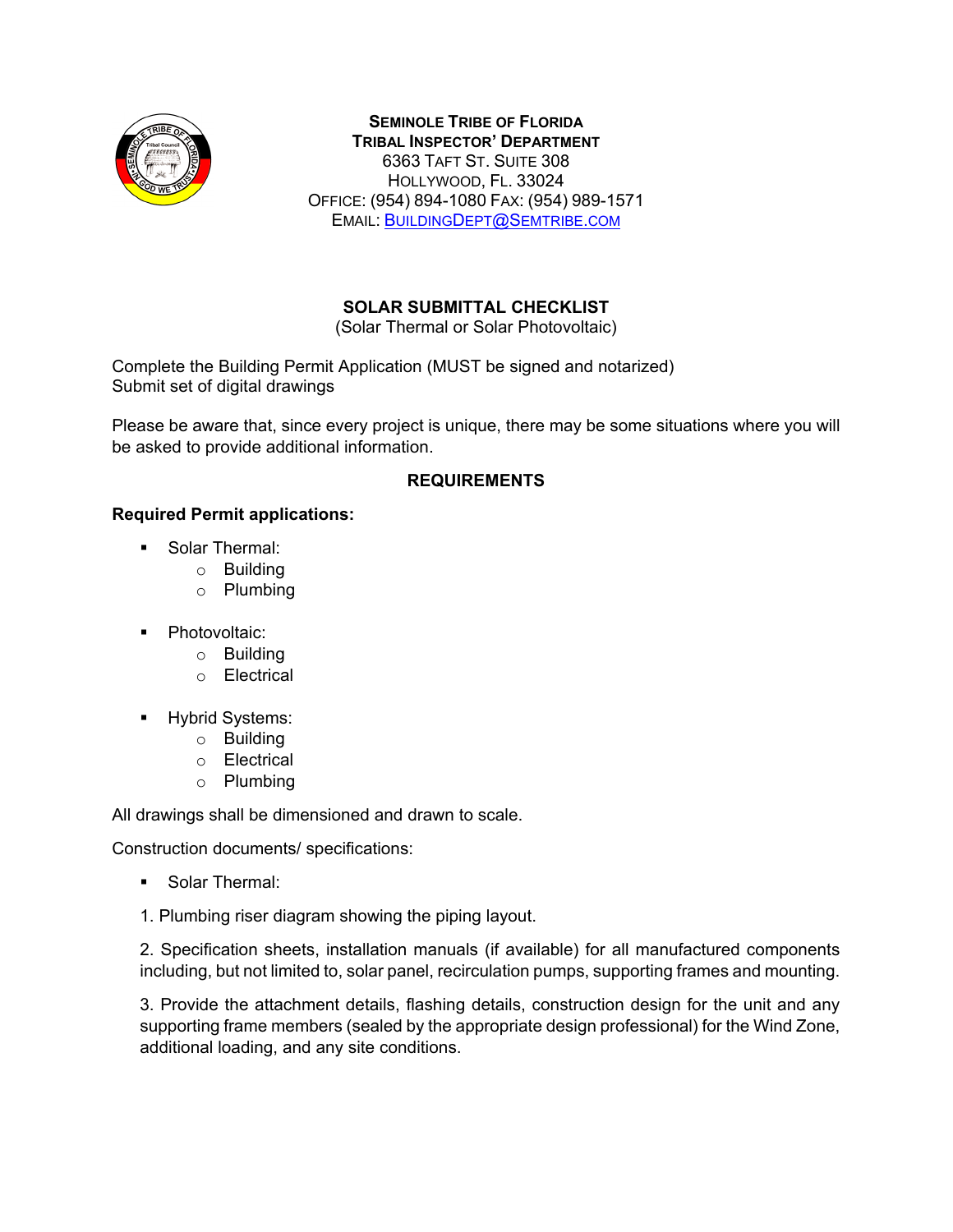## **Photovoltaic:**

1. Electrical diagram showing PV array configuration, wiring system, overcurrent protection, inverter disconnect, grounding, required signs and AC connection to building (see supplied standard electrical diagram)

2. Specification sheets, installation manuals (if available) for all manufactured components including, but not limited to, PV modules, inverter(s), combiner box, disconnect and mounting system.

3. Provide the attachment details, flashing details, construction design for the unit and any supporting frame members (sealed by the appropriate design professional) for the Wind Zone, additional loading, and any site conditions.

4. For battery backup systems, include a summary of all standby loads, including power ratings and estimated daily energy consumption for each load to show that inverter and battery selection will meet the standby needs

5. Electrical calculations showing that all wire sizing has been determined with proper ampacity, conduit fill and ambient derating factors.

- **Hybrid Systems** (Combination of both Photovoltaic system with Solar Thermal Systems) This type of system shall meet the permitting requirements for both.
- **Roof Plan –** Digital roof plan indicating the location of solar panels installation
- **Florida Solar Energy Center (FSEC) System Approval Report –** All solar systems drawings shall be accompanied with a FSEC Approval Report (Solar Energy Standards Act of 1976 that governs the certification of solar energy systems manufactured or sold in Florida)

**REVISIONS:** (NOTE: In order to facilitate prompt review, revisions will be accepted only after all plans examiner have completed their review of the previous submittal.)

- Narrative Identifying purpose of revision and what is being revised (attached to each set) on company's letterhead paper.
- **Provide Case number or address of project.**
- **All revisions shall be identified and clouded.**

## **CONTRACTORS**

Each of these contractors may perform all work identified in their individual scopes of work including the installation of appurtenances, apparatus or equipment. However, such contractor shall subcontract all other work, which is specified as being the work in the trade of another contractor. In all cases, please refer to Florida Statutes 489 and any properly enacted local licensing laws.

- Solar Contractor (PV) may obtain the Building permit in either the Solar Thermal or Photovoltaic categories.
- Plumbing Contractors may obtain the master permit in the Solar Thermal category.